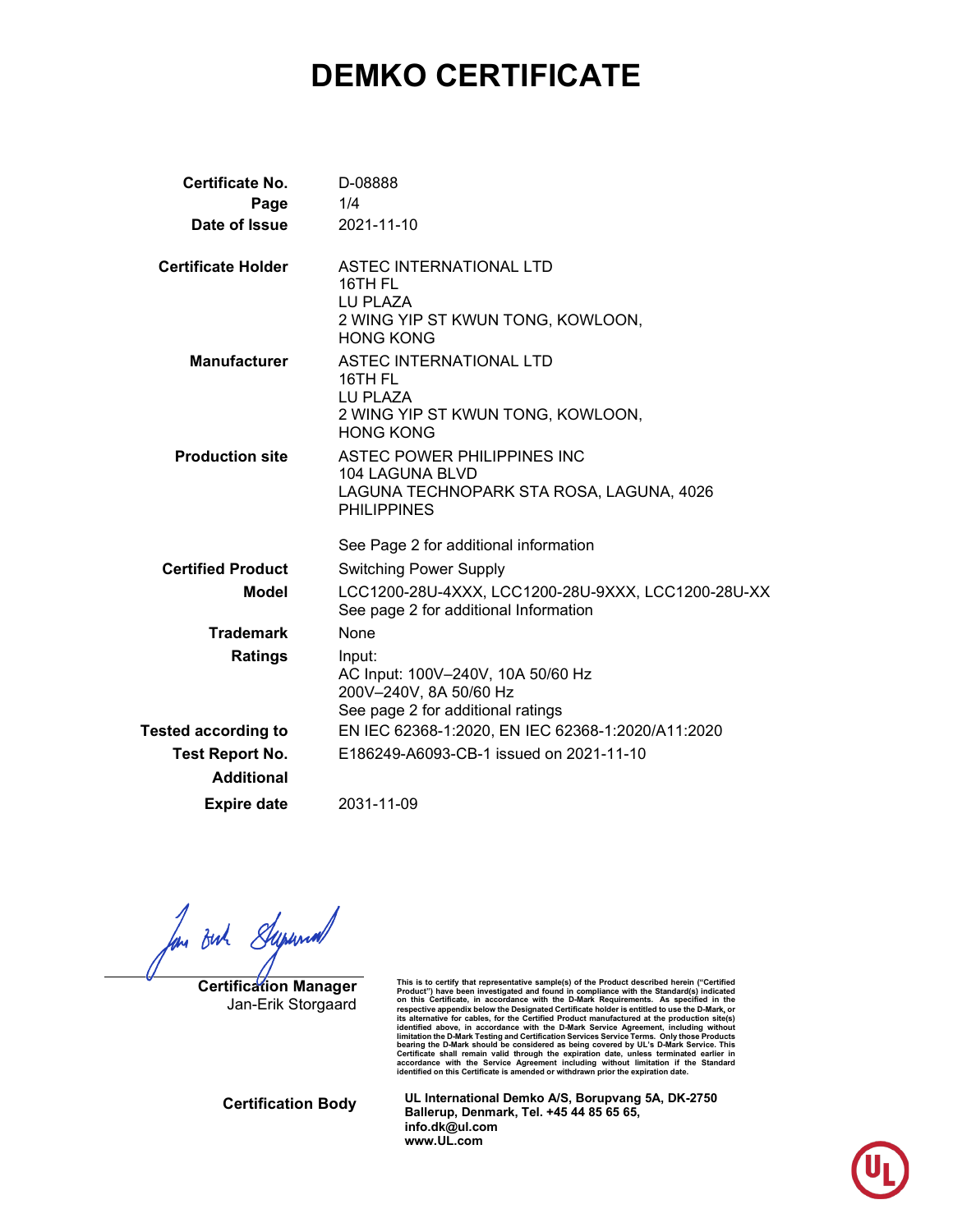# **Appendix DEMKO CERTIFICATE**

**Certificate No.** D-08888 **Page** 2/4

**Date of Issue** 2021-11-10

#### **Factories:**

ASTEC POWER PHILIPPINES INC MAIN ROAD COR. ROAD J CAVITE ECONOMIC ZONE AUTHORITY TEJEROS CONVENTION ROSARIO, CAVITE, 4106 PHILIPPINES

#### **Additional Model(s):**

**Series:** LCC1200-28U-XX, where XX can be 4P or 9P LCC1200-28U-4XXX, LCC1200-28U-9XXX, where XXX may be any alpha numeric character, symbol or blank that do not affect safety

#### **Ratings:**

Output: 28V DC, 42.9A 5Vsb DC, 1.5A

Maximum 700 W continuous output (100-240V~) Maximum 1200 W continuous output (200-240V~)

Class I

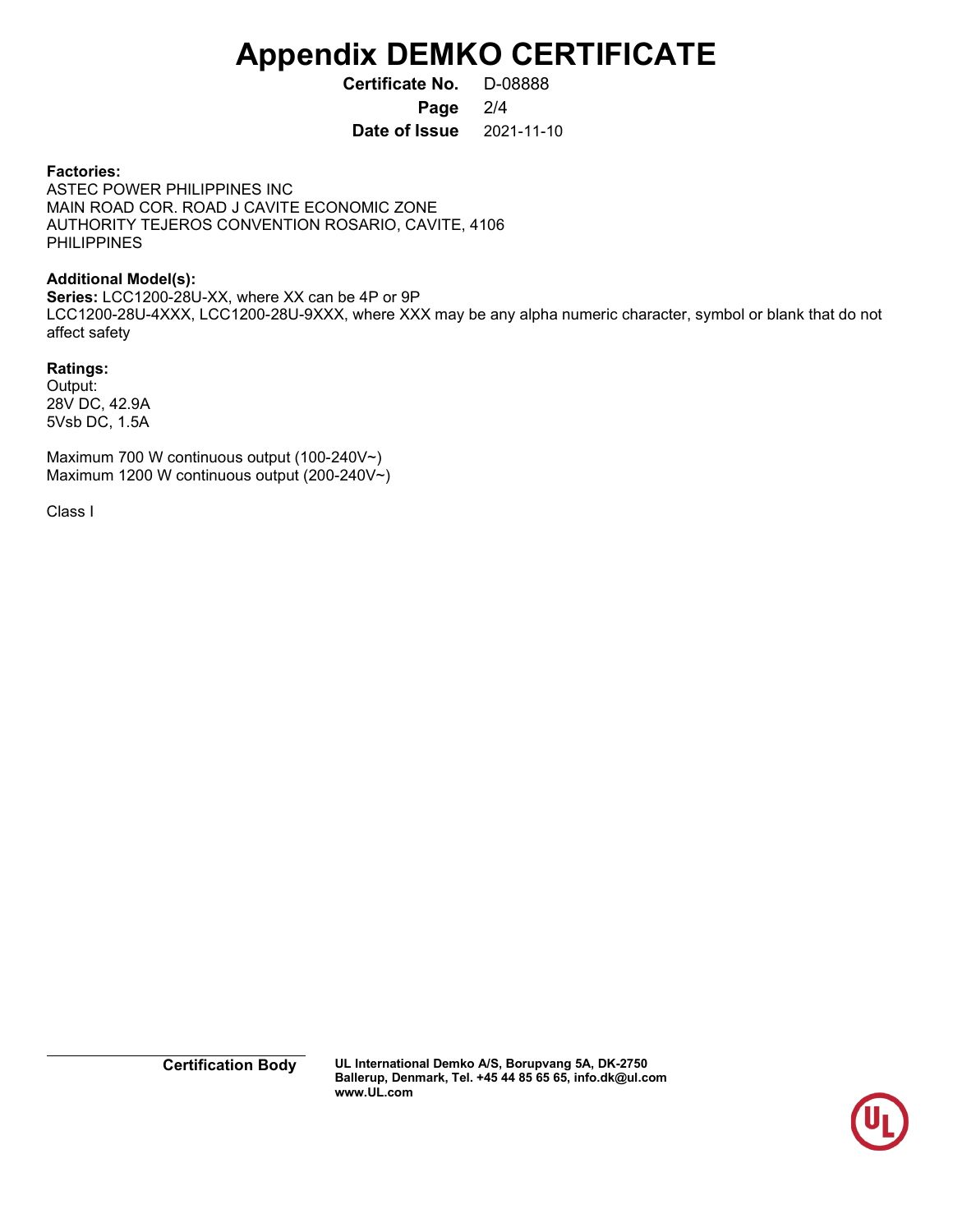## **Appendix DEMKO CERTIFICATE**

**Certificate No.** D-08888

**Page** 3/4

**Date of Issue** 2021-11-10

**Certification Mark D-Mark**

The D-Mark, as displayed below, shall appear on certified products only. Except as specified below the Mark shall be legible and no Minimum size is specified.



The D-Mark may appear on a label, nameplate, or may be cast, stamped or molded into the product. When appearing on a label or nameplate, the Manufacturer's name or trademark along with a model number are also required on that same label or nameplate. If cast, stamped or molded, the Certificate Manufacturer's name or trademark and model number shall also appear elsewhere on the product

When putting the product on the EU market, the manufacturer's name, trademark or mark of origin must be affixed in a clearly visible location and position on the product, on the package and in the user manual. It can be affixed by label, be directly imprinted, or cast or molded into the product.

Where the size of the product does not allow the Mark, the manufacturer's name, trademark, mark of origin and model number to be legible, and appearance on a label is not desired, it is allowed to cast, stamp or mold the Mark into the product, in a size which is not visible to the naked eye, provided the legible Mark, the manufacturer's name, trademark or mark of origin and model number appears on the package and in the user manual